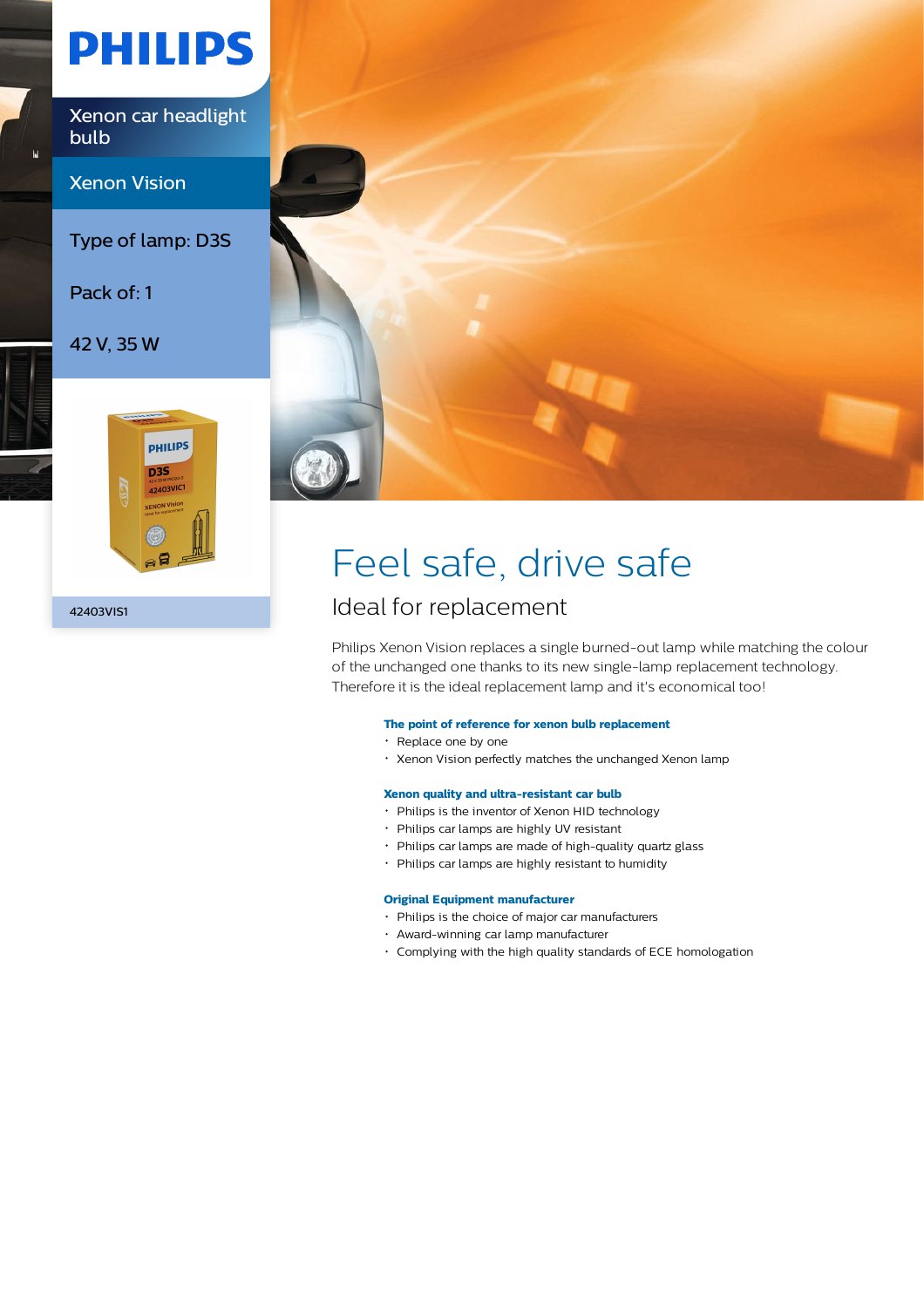## **Highlights**

#### **Car manufacturers' choice**



For 100 years, Philips has been at the forefront of the automotive lighting industry, introducing technological innovations that have become standard on modern automobiles. Today, one in two cars in Europe and one in three worldwide is equipped with Philips lighting

#### **ECE homologation**

Philips automotive products and services are considered best in class in the Original Equipment Manufacturer market and the aftermarket. Manufactured from high-quality products and tested to the highest specifications, our products are designed to maximise the safety and comfort of our customers' driving experience. Our entire product range is thoroughly tested, controlled and certified (ISO 9001, ISO 14001 and QSO 9000) to the highest ECE requirements. Put simply, this is quality you can trust.

#### **Award-winning car lamps**



Our lamps are often rewarded by automotive experts

#### **Economical choice**

Thanks to its single lamp replacement technology Xenon Vision allows you to change your bulbs one by one while matching the colour temperature of the unchanged lamp. It is the most economical choice for lamp replacement.

#### **Original Xenon technology**



Xenon HID (High Intensity Discharge) lamps offer twice as much light for safer driving in all conditions. As a matter of fact, the intense white light produced by the Xenon HID lamps is comparable to daylight. Studies have demonstrated that xenon automotive lighting helps drivers to concentrate on the road and to distinguish obstacles and road signs much faster than traditional lamps.

#### **Single-lamp replacement**

Philips Xenon Vision replaces a single burntout lamp while matching the colour of the unchanged one. Its new single-lamp replacement technology allows for one-by-one replacement while still matching the colour temperature of the unchanged lamp. Thus, Xenon Vision is the perfect solution for singlelamp replacement.

#### **UV Resistant**



Philips special anti-UV coating technology protects the headlights against harmful ultraviolet radiation, making Philips UV-coated quartz glass perfect for all driving conditions and ensuring their longevity

#### **High-quality quartz glass**



UV-Quartz glass is stronger than hard glass and highly resistant to temperature extremes and vibrations, which eliminates the risk of explosion. Philips quartz-glass lamps are able to withstand severe thermal shock. With the capability of increased pressure inside the lamp, UV-quartz glass is able to produce a more powerful light.

#### **Resistance to humidity**

Only a burning bulb made of quartz glass can resist thermal shocks, such as a drop of cold water touching the hot bulb, which can happen when you drive through water with a broken headlight unit.